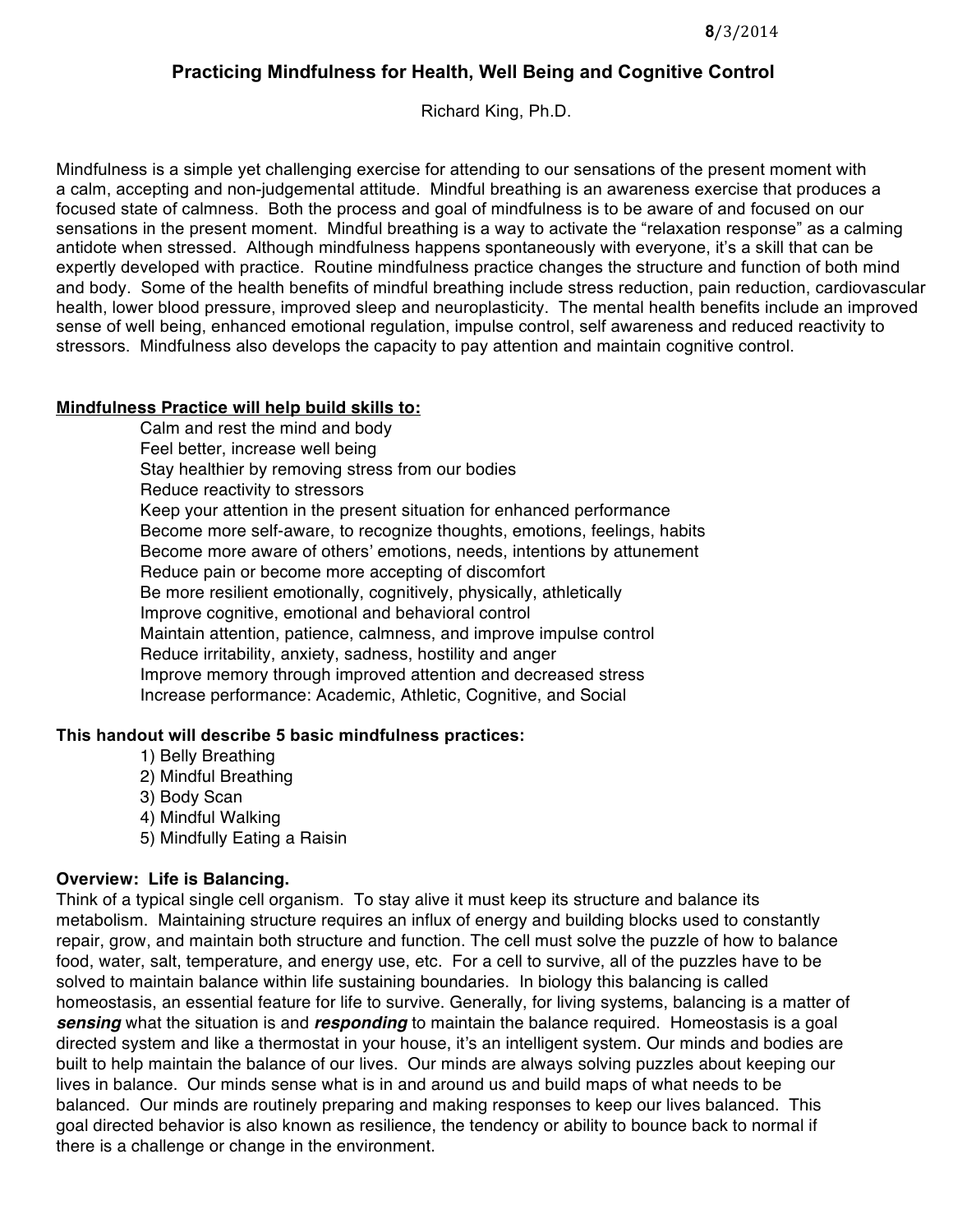#### **What is Stress?**

Stress results when you perceive that something is out of balance, different than your expectations or goals, and you think the situation may exceed your ability to deal effectively with the lack of balance. When this happens the stress-reactive areas of your brain become activated and the concentrations of stress hormones in the blood and brain increase. Stress chemicals prepare your body for action.

### **The Stress Response is a "Fight or Flight" Response. (Sympathetic Nervous System)**

Our ancestors survived because when they experienced stress their bodies released chemicals that helped them marshal physical resources to fight or run fast in emergencies. For a short time the fight or flight response may help in running away from a saber toothed tiger, hunting a mastodon, or working hard to get to safety. However, in modern society, if we are chronically stressed, it *causes a variety of health problems*. Modern life is filled with psychological demands that typically create chronic stress. In our modern world, every day your mind is working to solve thousands of puzzles, even if you're not consciously thinking about them, your brain is busy puzzling. This can result in stress, but we if we learn to notice our sensations, then we can become aware of our stress and acquire mindful skills for relaxation. We can regularly activate the relaxation response to create calm and balance in mind and body, actually building a more aware, less reactive mind and body.

### **The Relaxation Response is a learnable skill. (Parasympathetic Nervous System)**

When we do mindful breathing we activate the relaxation response, which is our body's system for quieting and calming. The relaxation response is your body's way to calm or unwind "Fight or Flight" responses. We can learn how to become expert at activating the relaxation response by practicing simple yet challenging attention exercises called mindful breathing and body scanning.

#### **Attention is like a muscle.**

Our capacity to pay attention gets stronger with exercise and can become expertly developed. If we try to focus our attention on our sensations of breathing, very quickly our attention may move to some other activity. Why is it so difficult to keep your attention on your breathing? It's because the mind's job is to be vigilant to everything that needs to be done. Its job is to always be looking out for you, the people around you and the things around you, to help keep you safe and well cared for. So the mind tends to always be solving the puzzle about how to keep your life in balance. So what happens is that your attention tends to move away from sensing your breathing to anything and everything else that may need addressed. Your mind will keep track of things in the past, or anticipate the future, make judgements, and rehearse dialogues. That's ok, when you find your attention has moved away from your breathing, just notice in an accepting and non-judgemental way where your attention has gone and then gently bring your attention back to sensing your breathing.

#### **Attention works like a Flashlight.**

What we focus on gets lit up with our awareness when we focus our attention on it. The flashlight of attention can shine in different places: 1) inside your own body, 2) tuning in to another person, 3) attending to a thing, 4) to a memory in the past, 5) to planning for the future, or to making a judgement or solving a puzzle. When you practice maintaining your attention carefully, your brain actually builds new structure that strengthens your capacity to pay attention.

#### **Sensation and Attention**

Our senses are channels for information traveling *from both outside and inside* our bodies. At any one moment a large river of information is available, coming into us, but we only have a small tea cup size of attention to focus on any part of our sensations. We can't focus on everything our body is feeling at a given moment, nor focus on all of the puzzles we are trying to solve at one moment. To manage the situation, to take care of us, our minds jump focus from one place to the next, all day long. Our mind (and attention) can get exhausted from chronically jumping around. Mindful breathing can give your mind a rest. At the same time it also increases your skill for paying attention and brings about a relaxation response, clearing your body of stress chemicals. It will also build your awareness of what your mind is busy doing, even if you are just trying to pay attention to your breathing!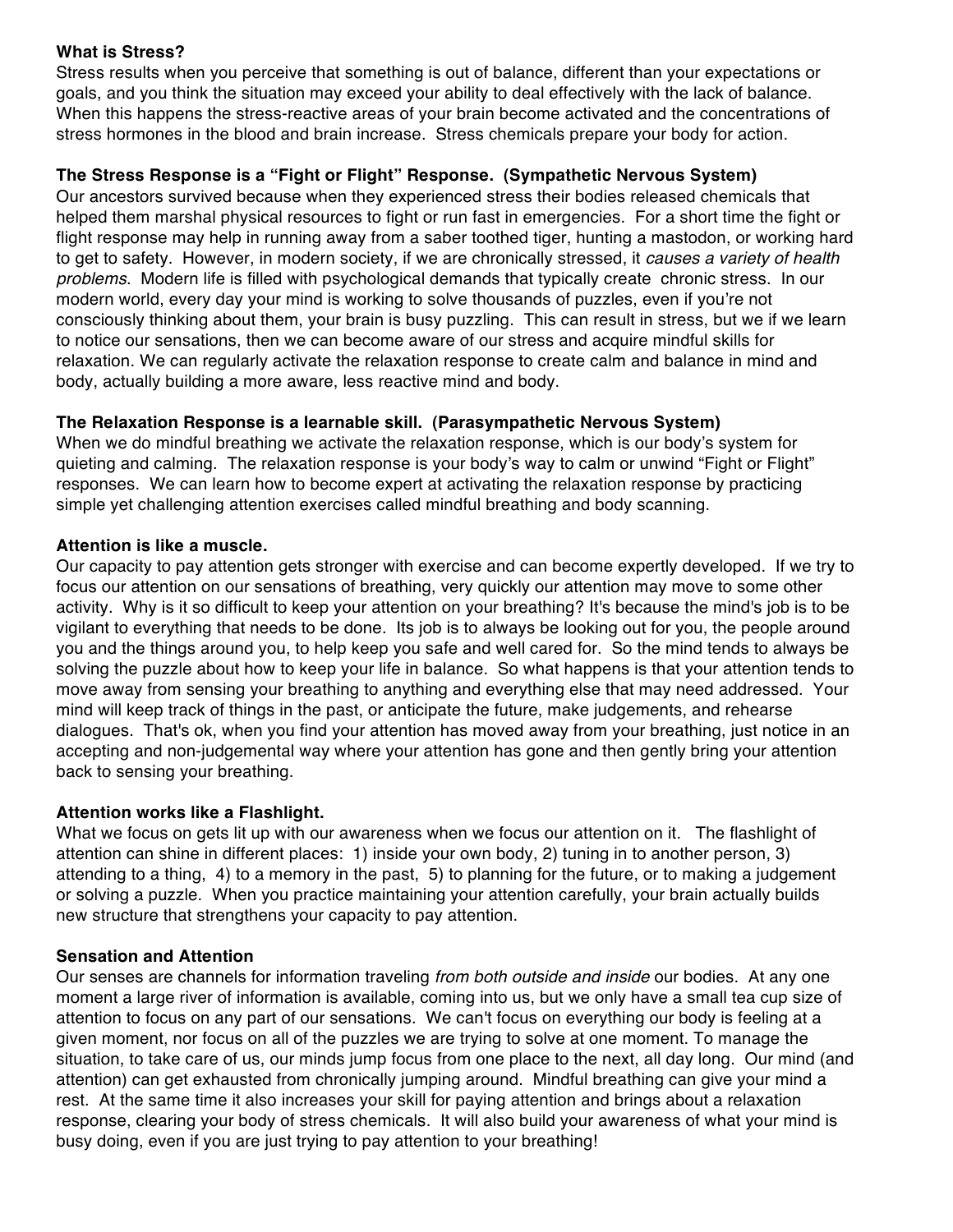### **Exercise 1) Belly Breathing:**

First breathe in by expanding your chest and rib cage, this is expanding the chest to inhale. Lets call this "chest" breathing, not "belly" breathing.

Belly breathing can be very relaxing. Take a stuffed animal to be your "breathing buddy," (actually any object will do) and lie flat with your back on the floor. Put your stuffed animal on your belly. Expand your belly (not your chest) and lift up your stuffed animal with your belly... notice that you inhaled when your breathing buddy went up.

Now lower your breathing buddy as it sits on your belly and notice that you exhaled... the air went out of your lungs. This is belly breathing. It works best to relax if you aren't moving your chest much and are breathing only as much as your body needs. It also can help bring your awareness to your belly.

You can practice inhaling for a count of 4 and exhaling for a count of 4. As your body calms and relaxes it will need less oxygen and you will be able to count longer on the exhales.

As you relax more, try breathing more slowly, exhaling for a count of 8 or more and inhaling for a count of 4. This practice of exhaling for twice as many counts as when inhaling is a way to activate the parasympathetic system. The counts don't have to be exact seconds, they're just counts. The quieter your body and mind, the more relaxed, the less oxygen is needed… the longer the counts.

## **Exercise 2) Mindful Breathing:**

Mindful breathing is an exercise for focusing your attention. Like exercising a muscle, focusing your attention gets stronger each time you practice. So it will be more helpful for you the more you practice. A great routine is to practice every morning and every night.

**Mindful breathing is a skill.** The more you practice the better you get at it. Mindful breathing is just the ability to sit quietly, with eyes closed, resting, not moving and keeping your awareness, your mind, your attention on your breathing. It sounds easy. But if you try it, you will soon find that your mind will probably quickly wander to thinking about something else. When it does, without judgment, acceptingly recognize where your attention goes, and then gently bring it back to being aware of the sensations of your breathing. Every time your mind wanders, gently bring your attention back to your breathing. Each time you gently bring it back, your attention skill is getting stronger!

Sit comfortably upright in a quiet place w/o distractions, eyes closed, feet flat on the floor. Attend to the sensations of breathing through your nose while belly breathing.

If your mind wanders, notice where it goes, and label what your mind was doing,

e.g., "puzzling," "planning," "recalling," "rehearsing dialogue," "judging," " itching," etc. Recognize or be aware of where your attention went to, notice, accept and then without judgment, Gently return your attention to the sensation of breathing.

All this happens while sitting quietly, not moving and not thinking about moving other than breathing.

**Counting** If you have a lot of difficulty keeping your attention on your breath, then you may want to try counting your breaths, each complete cycle, (in) "1"/(out) "1", (in) "2" /(out) "2", (in) "3"/ (out) "3"... This works wonders to help focus your mind on the sensations of breathing.

**Find the Beginning and End of each breath In/Out** Watch to see: Where does your in-breath begin & end? Where does your out-breath begin/end? Maybe using this approach can better help maintain your attention on your breathing? Is it easier to use this technique? Does it help?

**Doubling** Try breathing in to the count of four and exhaling to the count of 8 or more. Exhaling tends to activate the parasympathetic system whereas inhaling tends to activate the sympathetic system.